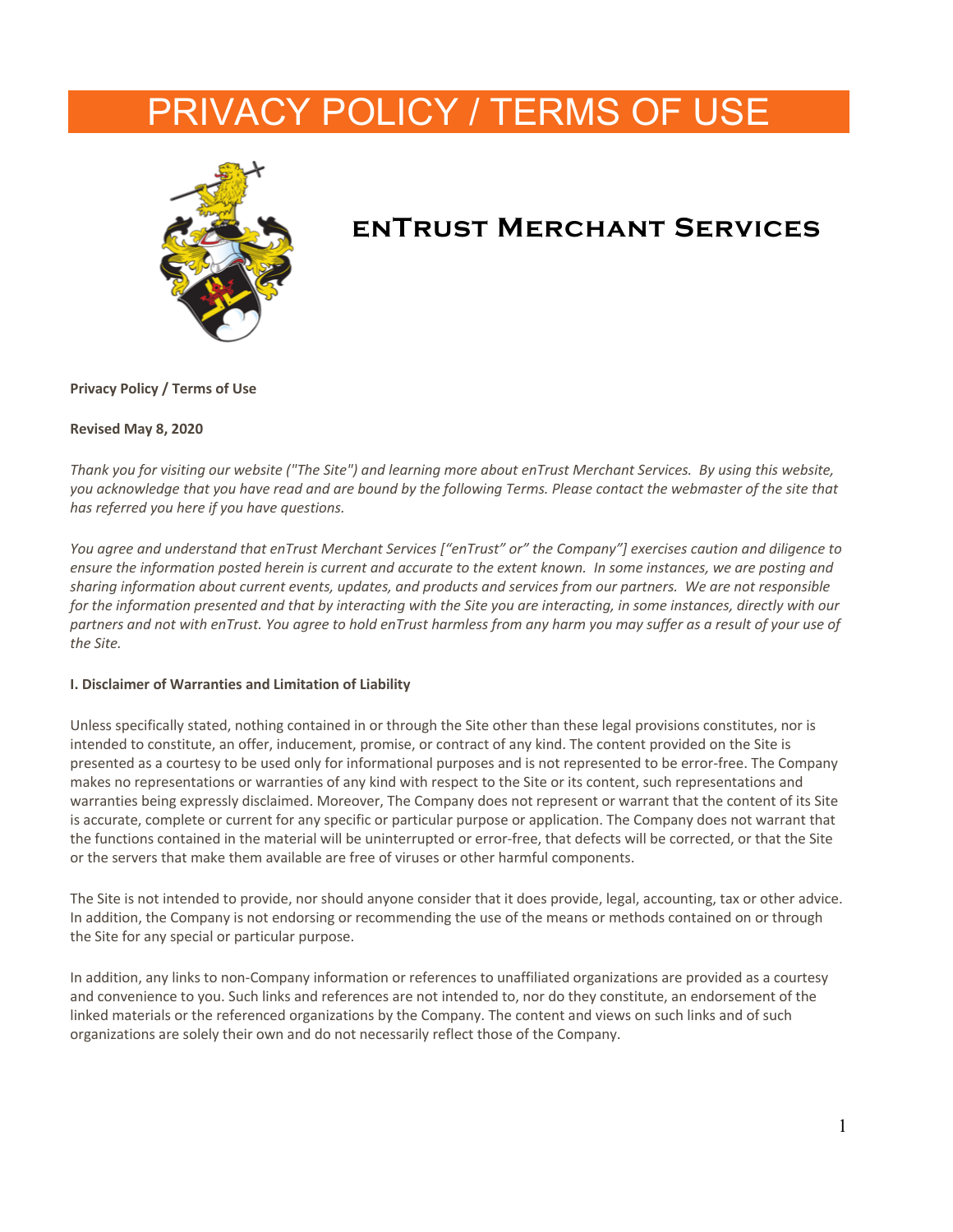In no event will the Company or any of its officers, trustees or associates be liable for any damages - whether direct, indirect, special, general, consequential, for alleged lost profits, or otherwise - that might result from any use of or reliance on materials or links made available on or through the Company's Site.

# **II. Privacy Policy**

The Company may collect the following information (please note, this policy does not apply to any other organization's website to which the Site may link, and your use of that website is subject to the terms and conditions presented therein).

# **Types of information collected**

The types of information collected on the Site include: (1) personal information you knowingly choose to disclose that is collected on an individual basis (voluntarily provided information); (2) Site use information collected on an aggregate basis as you and others browse the Site; and (3) Site usage information tied to your personal information.

# **Voluntary Registration**

Visitors to any of the Company's Site may knowingly choose to register for any of the services, events or materials offered by the Company. When registering, a user voluntarily provides his/her name, email address, telephone number, address and/or other pertinent information. Your information may be used by the Company in operating the program promoted by the Site but will not be used for commercial or for-profit purposes nor will it be sold to any third party for a commercial or for-profit use.

You may have your name removed from the list at any time by following the unsubscribe instructions at the bottom of an e-mail or by contacting the Company through the Site.

# **Site Usage Info Collected in The Aggregate**

The Company may gather certain information (such as internet protocol (IP) addresses, browser type, internet service provider (ISP), referring/exit pages, operating system, date/time stamp, on-site bookmarks, on-site subscriptions, clickstream data and site navigation history) and automatically store it in log files. This information, which does not identify individual users, may be used to analyze trends, to administer the Site, to track users' movements around the Site and to gather information intended to improve the Site and/or program promoted on the Site. The Company may collect this non-personal information even if you are not registered on the Site.

# **Site Usage Info Tied to Your Personal Information**

# **Cookies**

To offer the best possible experience when you visit the Site the Company may assign you a "cookie" that automatically gathers certain usage information like the numbers and frequency of visitors to the Site and areas visited on the Site. Such data is used in the aggregate to determine how visitors use the Site and how it can be improved.

# **E-mail Tracking**

When you sign up to receive information or mailings from the Company or Site, the Company may we use clear gifs, web beacons or other such e-mail tracking devices to measure the activity of the e-mail you receive from the Company, including your clicking on a link within an e-mail and your forwarding of the e-mail. This information is tied to your e-mail address when stored.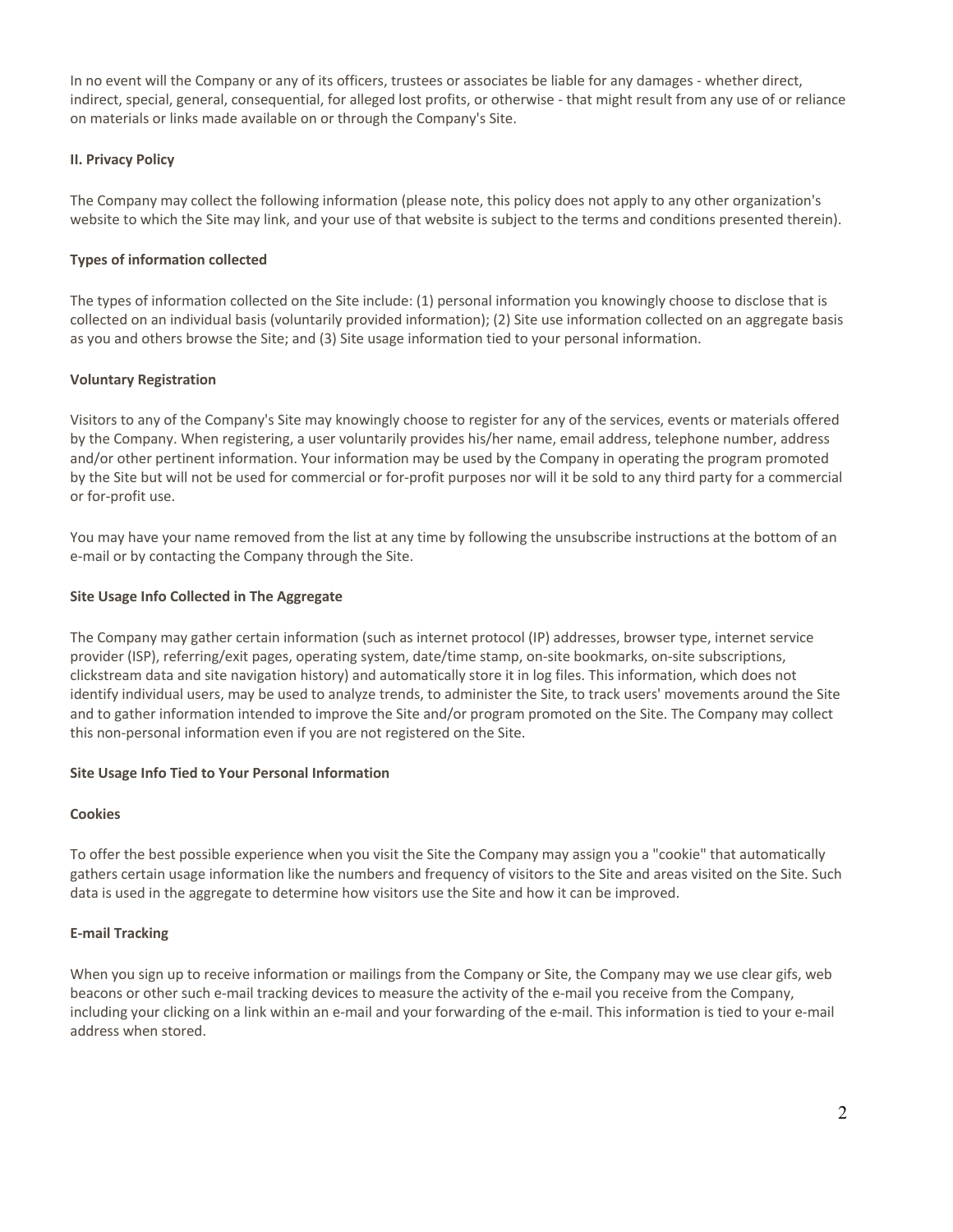#### **Information Sharing and Disclosure**

The Company does not rent, sell, or share any personal information about individual users with any third party except as may be necessary (1) to operate the Site, (2) to provide the services or events you've requested or are interested in and, (3) to send you information requested. This information may be shared within enTrust and its direct affiliates and/or partners, which may use the information consistent with the purposes that both enTrust and its affiliates serve and may contact you for a purpose consistent with such purposes. The data provided will still be protected and kept private by enTrust and its affiliates in accordance with this privacy policy. As registration is voluntary, those who have supplied information may also unsubscribe and remove themselves from any enTrust or affiliate databases or mailing lists at any time, which notice may be done by e-mailing info@entrustmerchant.com or calling enTrust at (610) 849-0818.

The information you provide to the Company is also used to better understand the content needs of users of the Site. The Company reserves the right to disclose any personally identifiable information to respond to a subpoena, court order or other legal process or to defend Company against legal claims.

# **Your Consent**

By using our Site, you consent to the collection and use of information by the Company as outlined in this Privacy Policy. If we decide to change our privacy policies and procedures, we will post those changes on this page so that you always have the opportunity to be aware of what information we collect, how we use it, and under what circumstances we may disclose it.

#### **III. Registration; Suspension or Termination of Account**

#### **Registration**

To access certain information and functionality, you may be required to register on the Site and open a user account ("Account"). You are responsible for maintaining the confidentiality of the username and password associated with your Account and for all activity under your Account, and you may not transfer your Account to another party. The Company reserves the right in its sole discretion to suspend or terminate your Account as the Company deems appropriate and you agree that the Company is not and will not be liable to you for any loss or damages that may result from our refusal to provide you access to the Site.

# **IV. Interactive Features and User Content**

#### **Registration**

(i) The Company may offer the opportunity for you and others to contribute ideas, comments, questions and other communications to or from the Site (the "User Content") in message boards, group areas, communities, blogs, e-mail and other features of the Site ("User Input Rooms") if, and when they exist and that may be offered from time to time and may be operated by the Company or by a third party. You shall not (nor cause any third party to) use the Site to perform any illegal activities (including defaming, abusing, harassing, stalking, threatening or otherwise violating the legal rights - such as rights of privacy - of others) or immoral activities. Specifically, but not by way of limitation, you shall not undertake any of the following types of activities:

a. transmitting information that infringes any patent, trademark, trade secret, copyright or other proprietary rights of any party;

b. transmitting any material that contains software viruses, trojan horses, worms, time bombs, cancelbots, or any other computer code, files, or programs which may interrupt, destroy or limit the functionality of any computer software or hardware or telecommunications equipment;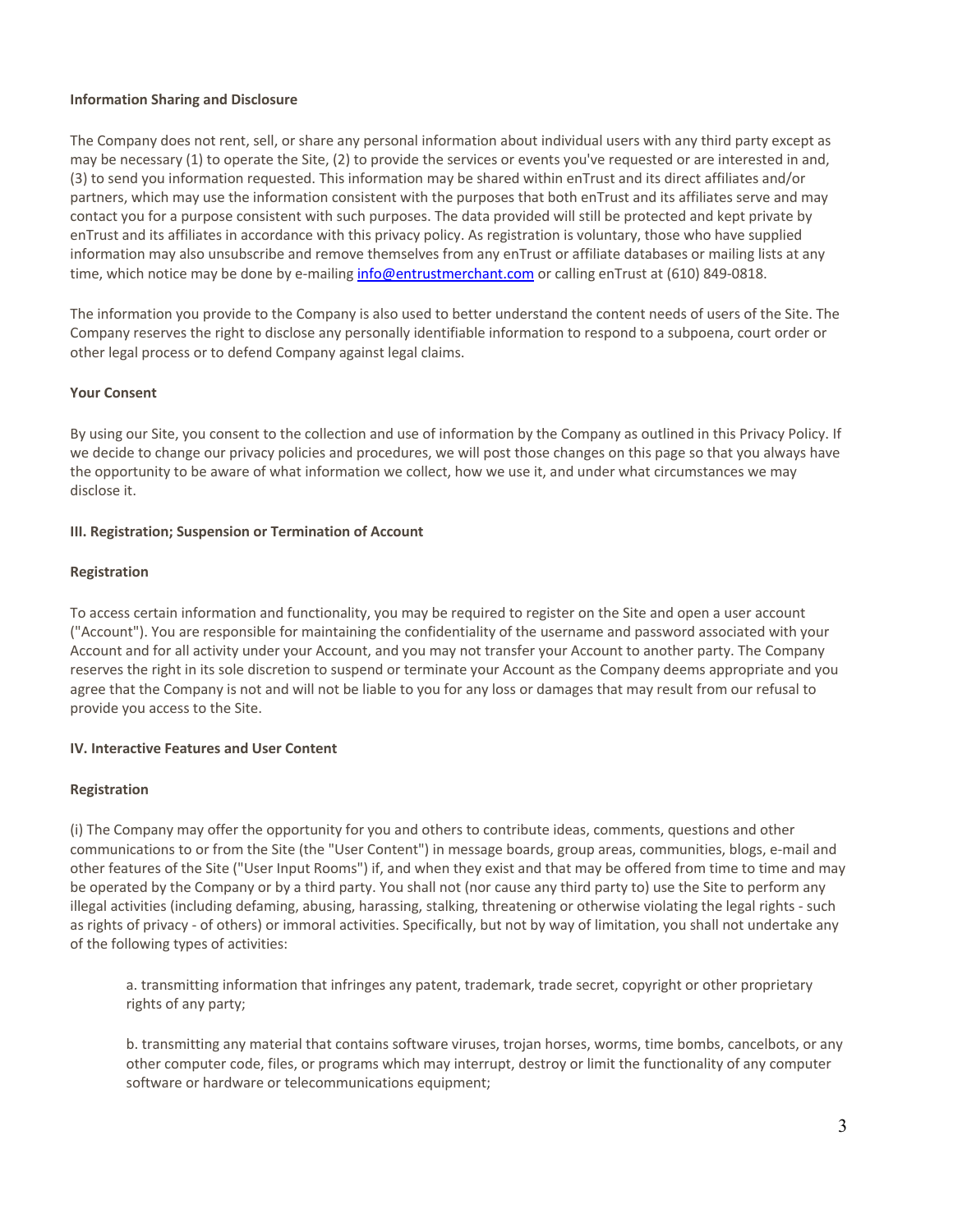c. impersonating anyone or any entity, or falsely stating or otherwise misrepresenting your affiliation with a person or entity;

d. advertising or disseminating commercial content;

e. interfering with or disrupting the Site;

f. disrupting the activities or enjoyment of the Site for other users;

g. collecting or storing personal data about other users, except as needed for activities permitted on the Site;

h. forging any TCPIP packet header or any part of the header information in any email or newsgroup posting, or in any way use the Site to send altered, deceptive or false source-identifying information;

i. attempting to decipher, decompile, disassemble or reverse engineer any of the software used to provide the Services;

j. interfering with, or attempting to interfere with, the access of any user, host or network, including, without limitation, sending a virus, overloading, flooding, spamming, or mail-bombing the Services;

k. impersonating or misrepresenting your affiliation with any person or entity including (but not limited to) enTrust, or claim that you have developed or are the owner of any content on the Site that has been developed by a party other than yourself;

l. using the Site in any manner or for any purpose for which enTrust has notified you (through either a general posting or a specific notice provided directly to you) that the Sites may not be used;

m. attempting to probe, scan, or test the vulnerability of Site or attempt to breach any security or authentication measures; or

n. using, displaying, mirroring or framing the Site, or any individual element within the Site, enTrust's name, any enTrust trademark, logo or other proprietary information, or the layout and design of any page or form contained on a page, without the express written consent of enTrust Merchant Services;

(ii) You should exercise discretion before relying on information contained in User Content. You agree to evaluate, and assume all risks associated with the use of any User Content, including without limitation any risk relating to any reliance on the accuracy, completeness, or usefulness of such User Content. The Company assumes no responsibility for the information contained in User Content.

(iii) You agree that the Company, in its sole discretion, may remove any User Content at any time and for any or no reason. You agree that the Company shall not be liable to you or any third party for any deletion of any User Content on the Site. You may remove your User Content from the Site at any time.

(iv) You acknowledge and agree that the Company may preserve and disclose User Content if required to do so by law or as necessary to protect users of the Site.

(v) The Company may offer the opportunity for you and others to contribute User Content in User Input Rooms operated by a third party that may be offered from time to time. The Company assumes no responsibility or liability whatsoever for such User Content, or for the use of any User Input Room operated by a third party. Without limitation to the foregoing, the Company shall not be liable for the collection, use or disclosure of any personal information by, in or through a User Input Room operated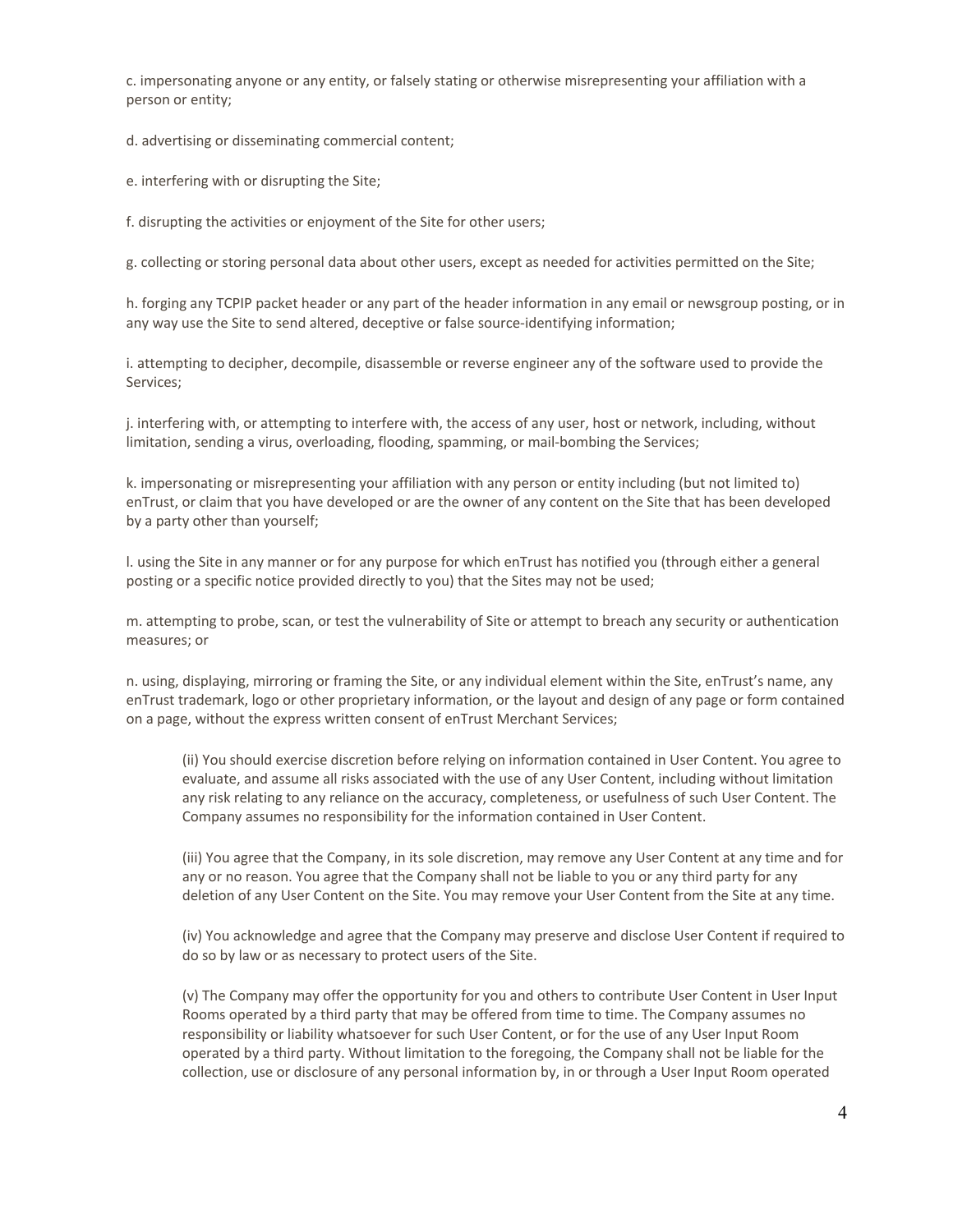by a third party. In such circumstances, you must refer to any terms of service and privacy statement of the third party operating the User Input Room.

(vi) Subject to any applicable law and the requirements of the Company's privacy policy, any communications sent by you via this Site or otherwise to the Company (including without limitation User Content) are on a non-confidential basis, and the Company is under no obligation to refrain from reproducing, publishing or otherwise using them in any way or for any purpose related to the Site or its users. You shall be responsible for the content and information contained in any communication sent by you to the Site or otherwise to the Company, including without limitation for its truthfulness and accuracy.

(vii) The Company does not claim any ownership rights in the User Content you post to the Site. When you post User Content to the Site, you grant to the Company, and you represent and warrant that you have the right to grant to the Company, an irrevocable, perpetual, non-exclusive, transferable, royalty free, worldwide license (with the right to sublicense) to copy, publicly perform, publicly display, reformat, translate, excerpt, distribute, create derivative works from and otherwise use such User Content for any purpose on or in connection with the Site.

(viii) The administrator of any User Input Room determines its membership and may terminate access by any individual user at any time.

#### **V. Intellectual Property Complaints/Digital Millennium Copyright Act**

The Company respects the intellectual property of others and requires that our users do the same. The Company will process notices of alleged infringement which it receives and will take appropriate action as required by appropriate Copyright Acts and other applicable intellectual property laws. If you believe that your work has been copied and is accessible on a Site in a way that constitutes copyright infringement, or that your intellectual property rights have been otherwise violated, please provide the Company's Copyright Agent with the following information in a notice ("Notice"). To be effective, the Notice must be in writing and contain the following information (DMCA, 17 U.S.C. §512(c)(3)):

a. an electronic or physical signature of the person who is authorized to act on behalf of the copyright owner;

b. a description of the copyrighted work that you claim has been infringed;

c. identification of the copyrighted work you claim is being infringed (and, if possible, a location where an authorized copy of the copyrighted work exists, for example the URL of the website where it is posted or the name of the book in which it has been published);

d. identification of the URL or other specific location on the Site where the material that you claim is infringing is located (you must include enough information so that the Company can locate the material);

e. your address, telephone number, and email address;

f. a statement by you that you have a good faith belief that the disputed use is not authorized by the copyright owner, its agent, or the law; and

g. a statement by you, made under penalty of perjury, that the above information in your Notice is accurate and that you are the copyright owner or authorized to act on the copyright owner's behalf.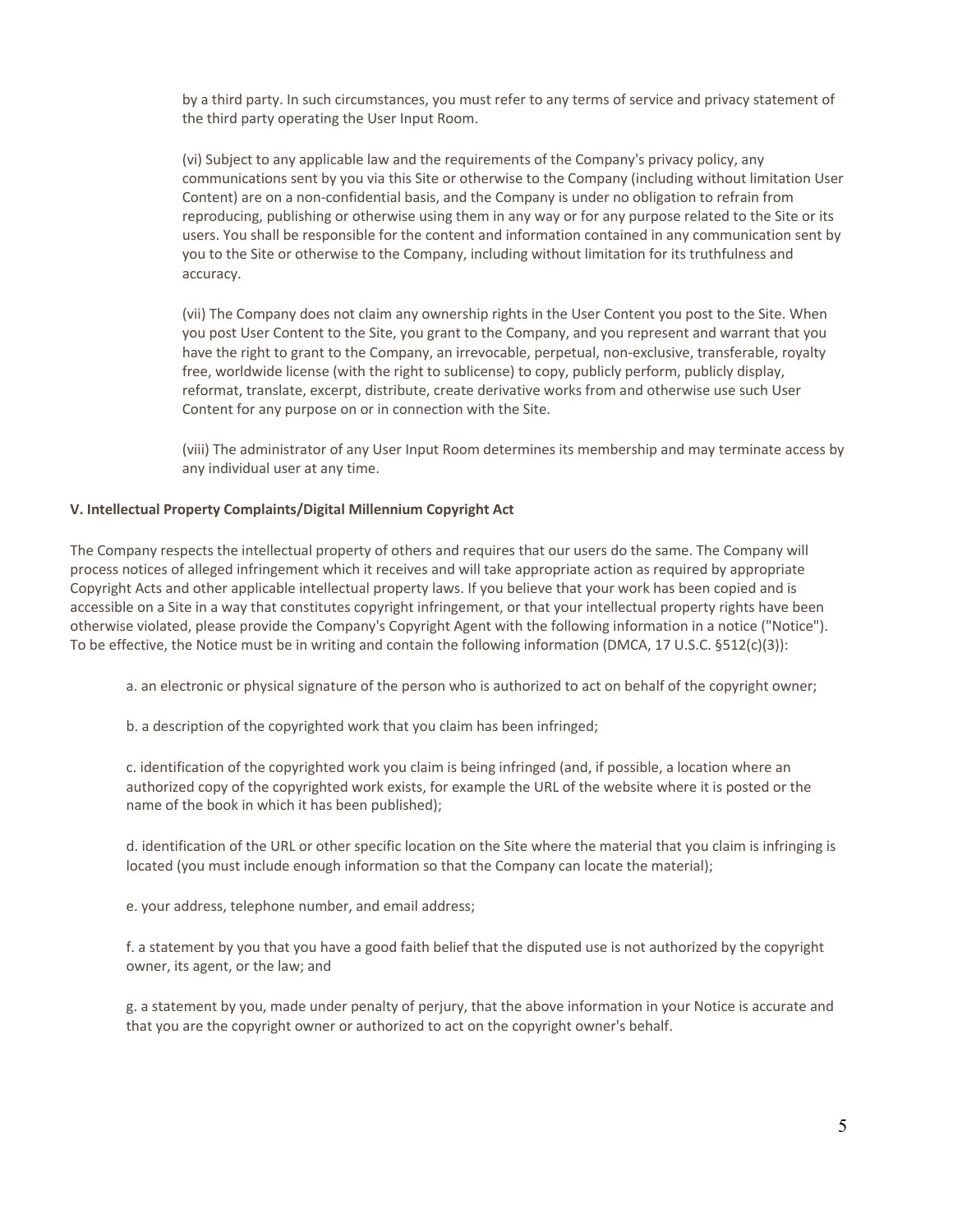#### **VI. Dispute Resolution**

a. Remedy

The Company's response, and your [meaning you, your agents, subsidiaries, affiliates, independent contractors, and others with whom you have a direct and indirect relationship] sole recourse to a notice of an infringement or potential infringement of copyrighted work, shall be for us to remove said item[s] and cease and desist using copyright work not owned by the Company. You accept the Company's concession and no further remedies shall be made by us, nor will you seek damages. You acknowledge, understand, accept, and agree to this as *THE* remedy to such infringement or potential infringement.

b. Binding Arbitration

Unless, and only if, the Company has failed to timely remove the subject copyrighted work and/or agree to cessation of use in Remedy above, and whereas a dispute arises between you and The Company as to the ownership rights of copyrighted work wherein each party claims entitlement to ownership, each party irrevocably agrees to resolve the dispute through binding arbitration conducted in the Company's hometown in accordance with the rules of the American Arbitration Association ("AAA").

In that instance, each party will be responsible for its own expenses and an equal share of the arbitrators' and administrative fees of arbitration. Notwithstanding the foregoing, each party will have the right to seek temporary injunctive relief if it determines it is necessary in order to prevent irreparable harm (including infringement of any intellectual property). You agree that regardless of any statute or law to the contrary, any claim or cause of action arising out of or related to use of the Site [inclusive of content and these terms] must be filed within one (1) year after such claim or cause of action arose or be forever barred.

Notwithstanding provisions of b. Binding Arbitration, the Company's response in a. Remedy shall constitute good faith and protective in nature of any copyrighted work.

# **VII. General Provisions**

# **Governing Law**

These Terms and the resolution of any dispute related to these Terms or the Site shall be governed and construed in accordance with the laws of the United States and the laws of the Commonwealth of Pennsylvania applicable to contracts executed and performed within Pennsylvania, without giving any effect to any conflict of laws rules that may result in the application of the laws of any other jurisdiction. These Terms are deemed executed and enforceable in the Commonwealth of Pennsylvania.

# **Assignment**

You may not assign these Terms or any of your obligations under them without the Company's prior written consent and any attempted assignment is null and void. The Company may assign these Terms and any of its obligations under them at any time for any reason.

# **Electronic Communications; Binding and Entire Agreement**

You agree that (1) these Terms constitute an agreement "signed by you" under any applicable law; and (2) any notices or other communication regarding your use of the Site may be provided to you electronically (by posting on the Site, by email, and other electronic formats) and will be considered received upon posting or other distribution.